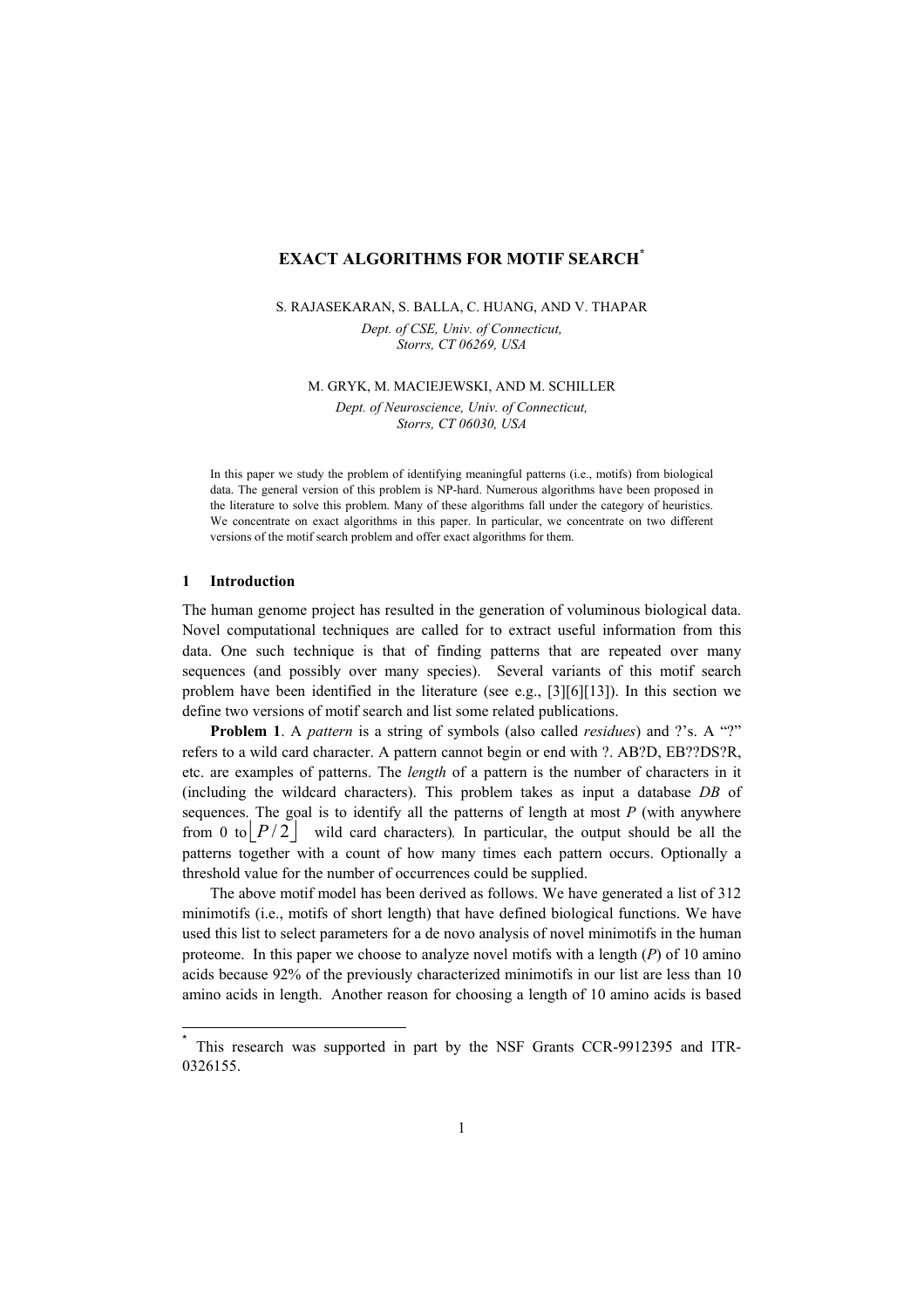on the function of minimotifs. Most minimotifs are in binding domains or substrates of enzymes. The peptide ligand binding surfaces on proteins in the Protein Data Bank is usually no longer than 35 angstroms. A 10 amino acid peptide would achieve a maximum of 35 angstroms in length if it were in a random coil or a beta-sheet structure. Thus, the selection of a length of 10 amino acids is consistent with the length of peptides that interact with binding surfaces on protein domains.

The average minimotif in our list has 2.1 wildcard positions for any amino acid. Wildcards signify any of the 20 amino acids. Since only 13 % of minimotifs in our list have more than 50% wild card positions, we chose *P*/2 or 5 wild cards as the maximal number in the algorithm.

The second version of motif search considered in this paper is defined next as Problem 2. The main focus of this paper is Problem 1. We provide algorithms, analyses, and experimental results for Problem 1. For Problem 2 we provide algorithms and analyses. Our algorithms for Problem 1 as well as Problem 2 employ radix sorting as the basic technique. We believe that similar techniques can be used for solving other variations of the motif search problem as well. For example, we have solved a variant called the *planted motif search problem* using similar techniques.

**Problem 2**. The input is a database *DB* of sequences  $S_1$ ,  $S_2$ , ...,  $S_n$ . Input also are integers *P, D,* and *q.* Output should be all the patterns in *DB* such that each pattern is of length *P* and it occurs in at least *q* of the *n* sequences. A pattern *U* is considered an occurrence of another pattern *V* as long as the *edit distance* between *U* and *V* is at most *D.* 

The TEIRESIAS algorithm of Floratos and Rigoutsos [6] addresses a problem similar to Problem 1. The run time of this algorithm *is*  $\Omega(P^{P/2}M\log M)$ , where *M* is the size of the database (i.e., the number of characters (or residues) in the database). An algorithm for Problem 2 has been given by Sagot [13] that has a run time of  $O(n^2mP^D)\Sigma$  $|^{D}$ ) where *m* is the average length of the sequences in *DB*. The space requirement of this algorithm is  $O(n^2m)$ . An algorithm with an expected run time of  $O(nm + 1)$  $D(nm)^{1+pow(\varepsilon)}$ log*nm*) where  $\varepsilon = D / P$  and  $pow(\varepsilon)$  is an increasing concave function has been proposed by Adebiyi and Kaufmann [2]. The value of *pow*(ε) is roughly 0.9 for protein and DNA sequences.

#### **2 Results of this Paper**

In this paper we present algorithms for Problems 1 and 2. All of our algorithms are elegant and use only such simple data structures as arrays.

The goal of Problem 1 is to identify all the patterns of length at most *P* (with anywhere from 0 to |*P/2*| wild card characters) in a given database*.* In particular, the output should be all the patterns together with a count of how many times each pattern occurs. Optionally a threshold value for the number of occurrences could be supplied. Determining this threshold is a challenging task. One way of determining this threshold is to rank the motifs in the order of the number of their occurrences and choosing certain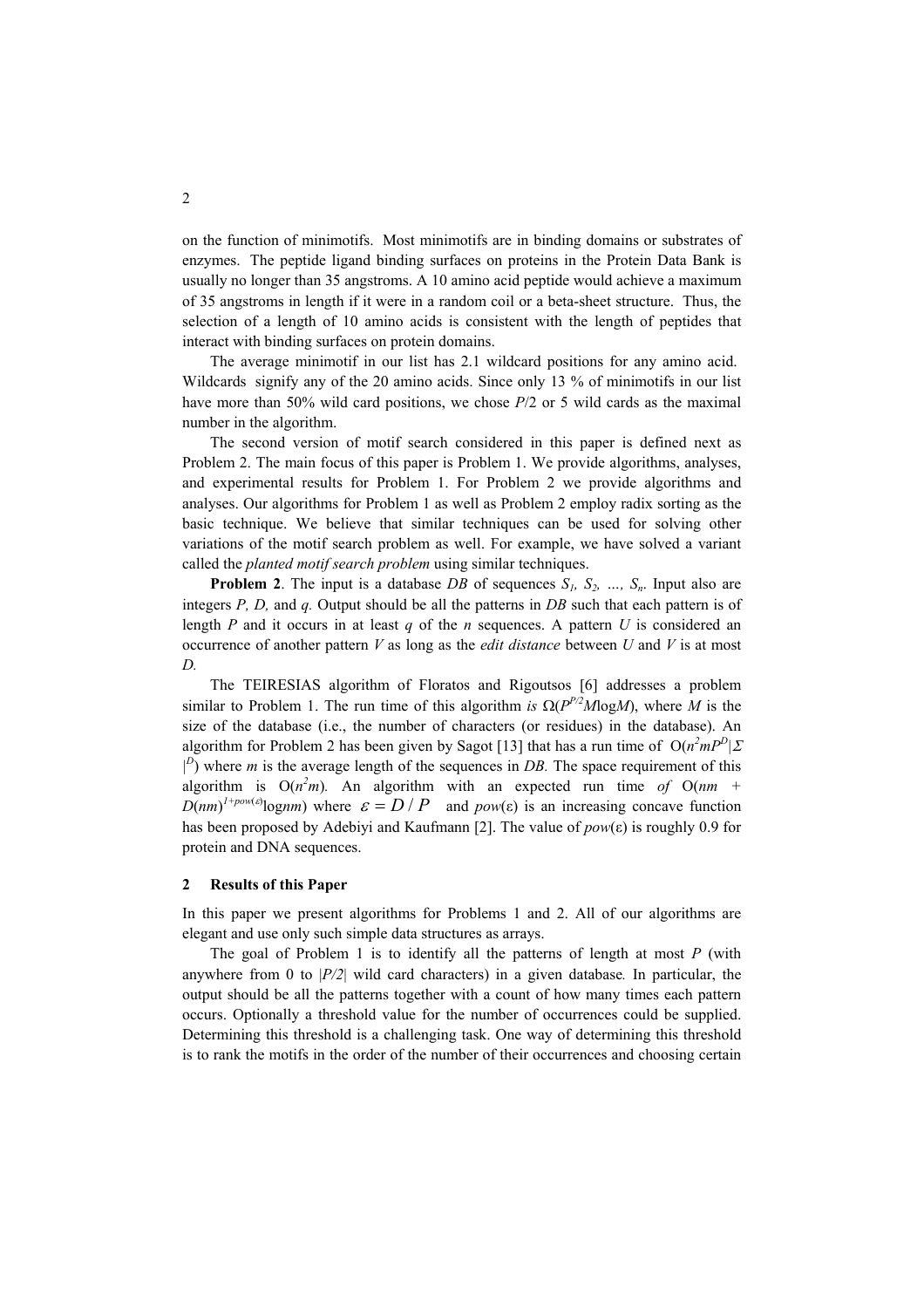number of them (either because they are over-represented or because they are underrepresented). Another way of determining the threshold is by analyzing the table of occurrences of all the patterns in the database together with a model for the biological sequences under concern. This differs from the first way in that here the number of occurrences of any motif will be weighted as dictated by the model. A typical value for *P* is 10. We present a simple sorting based algorithm for Problem 1 (in Section 4). This algorithm has been coded and experimental results have been obtained. The run time of this algorithm is  $O(P^{P/2}M)$  for a given pattern length *P*, the number of wild cards being at most *P/2.* The number of residues in the database is *M.* In Section 5 we illustrate the usefulness of sampling in motif search. In Section 6 we present a randomized algorithm for Problem 2 that has the potential of performing better than the algorithms of [13] and [2]. This is a Monte-Carlo algorithm with a run time of  $O((Dn^2m^2log n)/q + gmnD)$ , where  $g$  is the number of *P*-mers in the database *DB* that occur in around  $q$  or more sequences in *DB.* When *q* is large, the above run time could be  $o(mn+D(mn)^{1+pow(\varepsilon)}logmn)$ . In Section 7 we present our experimental results. Section 8 concludes the paper.

#### **3 Previous Sorting Based Algorithm (Problem 1)**

The algorithm of Martinez [10] addresses a variant of Problem 1. In particular, the input is just one sequence. The output consists of all repeated patterns. The matches of interest are **exact.** Even if the input has many sequences, they can be concatenated to get a single sequence.

The algorithm of [10] works as follows. Let  $S = x_1x_2...x_n$  be the input sequence. This sequence can be thought of as *n* sequences where each sequence corresponds to a 'suffix' of *S.* I.e.,  $S_l$  is the same as *S;*  $S_2 = x_2x_3...x_n$ ; and so on. These *n* sequences are then sorted one residue at a time. At any level of the sorting we have groups of sequences. In particular, after *k* levels of sorting, two sequences are in the same group, if the first *k* residues are the same in these two sequences. Sorting at any level is local to groups. A group will not be sorted further if it has only one element.

The expected run time of the above algorithm is  $O(n \log n)$  whereas its worst case run time is  $Ω(n^2)$ .

The above algorithm can be modified to have an expected run time of  $O(n)$  by performing radix sorting with respect to the first  $\Omega(\log n)$  residues of the *n* sequences (see e.g., [8]).

As another variant consider a problem where the input are a sequence *S* and an integer *k.* The goal is to report all repeats of length *k.* This variant can be solved in the worst case in time  $O(nk/w)$ , where w is the word length of the computer as follows. 1) Form all k-mers of *S*. There are less than n such k-mers; 2) Sort these k-mers lexicographically in time  $O(nk/w)$ ; and 3) Scan through the sorted list to identify the repeats.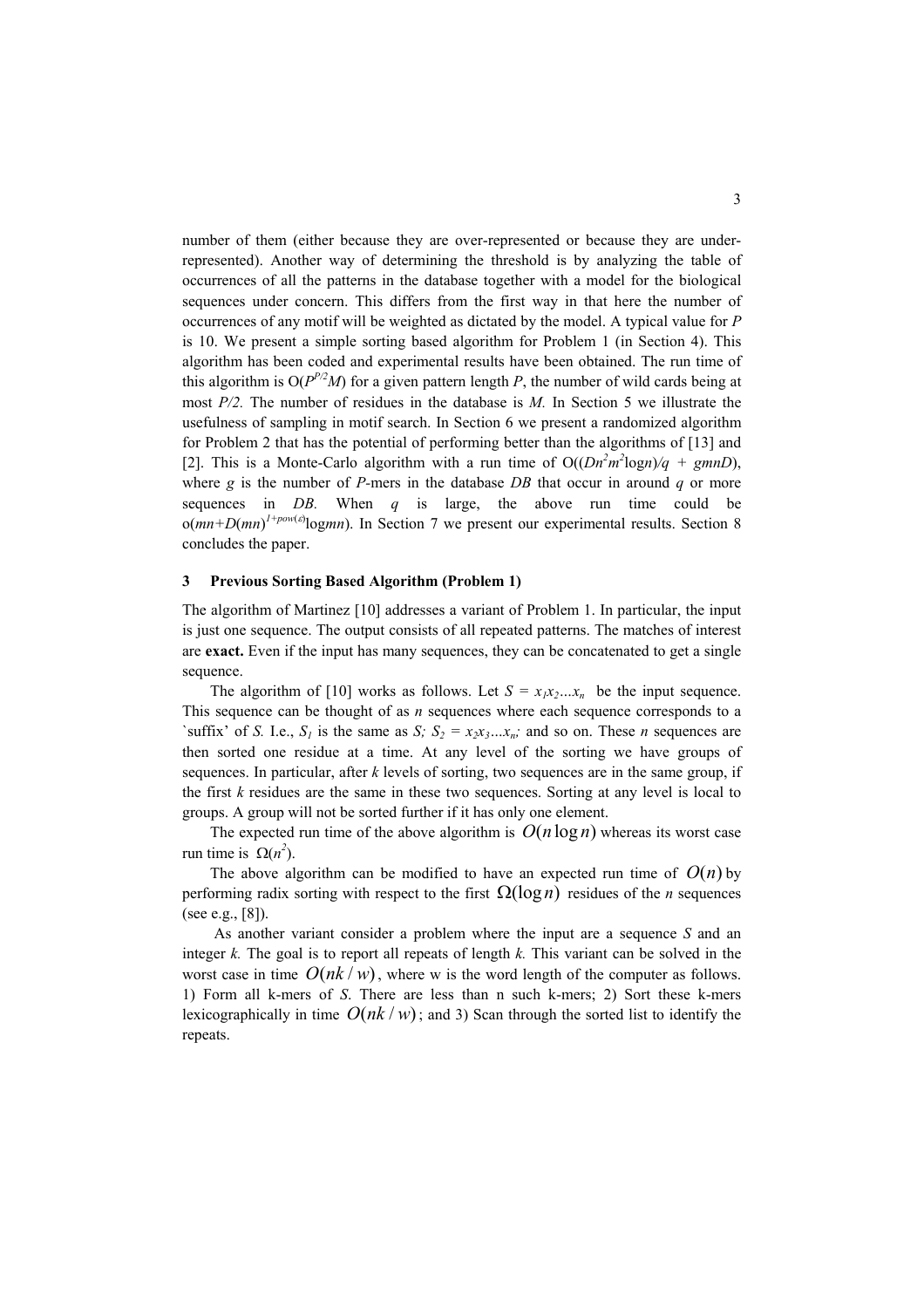Instead of the above algorithm one could also employ a prefix tree or a suffix array to get a run time of  $O(n)$ . Depending on the underlying constant and the values of *k* and *w,* the above algorithm could be faster.

## **4 Simple Motif Search (SMS) (Problem 1)**

As has been pointed out before, we are interested in identifying **all** the patterns of length at most *P* (with anywhere from 0 to |*P/2*| wild card characters)*.* For every pattern, the number of occurrences should be output. How does a biologist identify *biologically important* patterns? This is a challenging task for biologists and will not be addressed in this paper.

Define a  $(u, v)$ -class as a class of patterns where each pattern has length  $u$  and has exactly *v* wild card characters. For example, GA??C?T belongs to (7, 3)-class. Note that there are

$$
\binom{u-2}{v}|\Sigma|^{\mu-v}
$$
 patterns in a  $(u, v)$ -class. Similar notations have been used before.

To identify the patterns in a  $(u, v)$ -class, we perform

 $\overline{\phantom{a}}$ J  $\setminus$  $\overline{\phantom{a}}$  $\setminus$  $\int u$ *v*  $u-2$ sorts. More specifically, for each possible placement of *v* wild card characters

(excluding at the end positions) in a sequence of length *u,* we perform a sorting. As an example, consider a case where *u=*5 and *v=*2. There are three possible placements: C??CC, CC??C, and C?C?C, where C corresponds to any residue. Call every placement as a (*u, v*)-*pattern type.* 

For every (*u, v*)-pattern type, we perform the following steps. Algorithm SMS

For every (*u, v*)-pattern type do

1. If *R* is a pattern type in (*u, v*)-class, we generate all possible *u-*mers in all the sequences of *DB*. If the sequences in *DB* have lengths  $l_1, l_2, \ldots, l_n$ , respectively,

then the number of *u*-mers from  $S_i$  is  $l_i - u + 1$ , for  $1 \le i \le n$ .

- 2. Sort all the *u-*mers generated in step 1 only with respect to the non-wild card positions of *R*. For example, if the pattern type under concern is CC??C?C, we generate all possible 7-mers in *DB* and sort the 7-mers with respect to positions 1,2,5, and 7. Employ radix sort (see e.g., [8]).
- 3. Scan through the sorted list and count the number of occurrences of each pattern.

The run time of the above algorithm is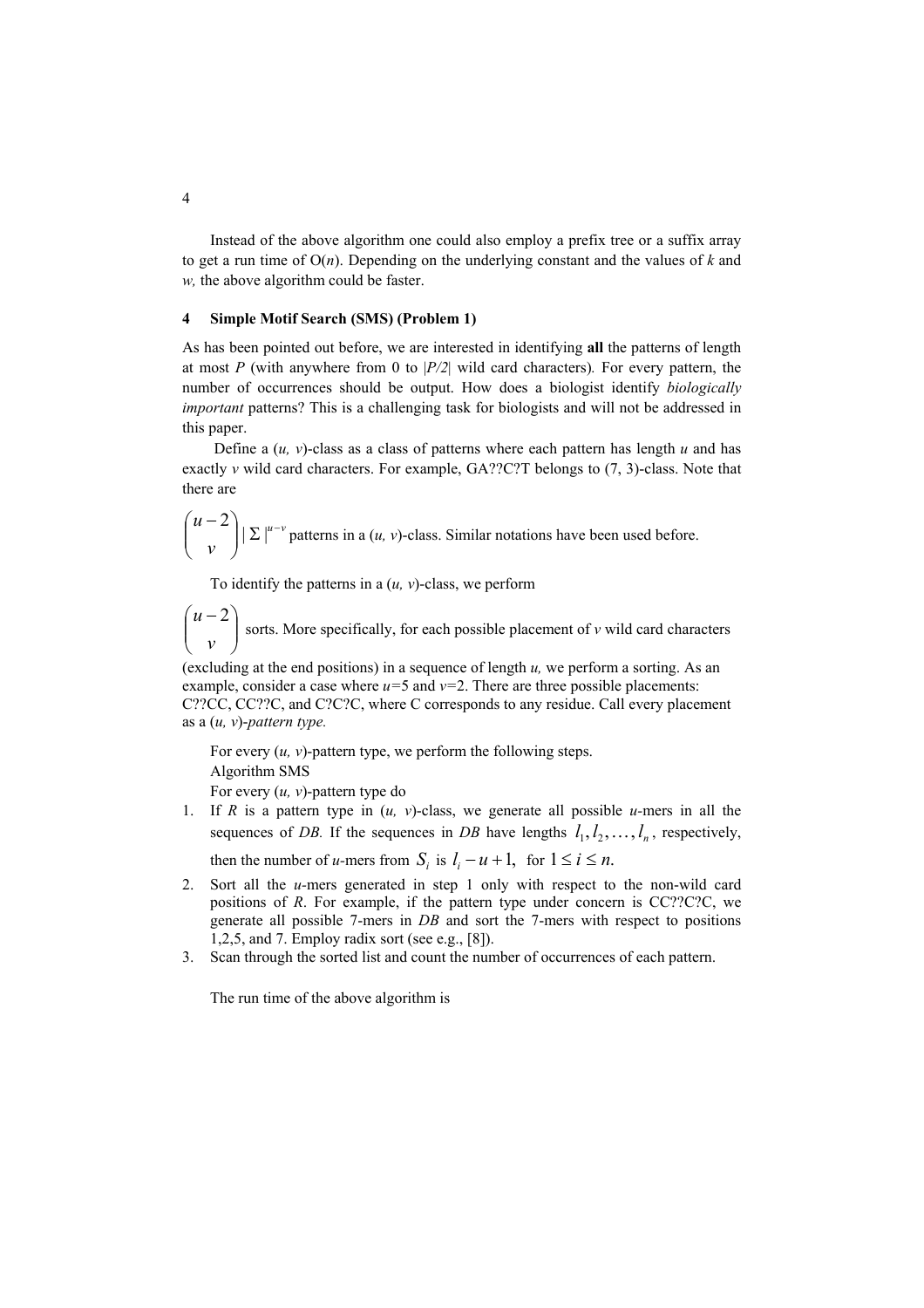$\overline{\phantom{a}}$ J  $\backslash$  $\overline{\phantom{a}}$  $\setminus$ ſ  $\overline{\phantom{a}}$ J  $\setminus$  $\overline{\phantom{a}}$  $\setminus$  $\left(u - \right)$ *w*  $M^{\frac{u}{c}}$ *v u O* 2 for a (*u, v*)-class, where *M* is the total number of residues in *DB* and

*w* is the word length of the computer*.* 

Now we consider the problem of identifying all of the following patterns: The maximum length is 10. Pattern lengths of interest are: 3, 4, 5, 6, 7, 8, 9 and 10. The maximum number of wild cards are 1, 2, 2, 3, 3, 4, 4 and 5, respectively. In other words we are interested in: (10, 5)-class, (10, 4)-class, …, (10, 1)-class, (9, 4)-class, (9, 3)-class,  $..., (9, 1)$ -class,  $..., (4, 2)$ -class,  $(4, 1)$ -class, and  $(3,1)$ -class.

Thus the total number of sorts done is

$$
\sum_{i=0}^{5} {8 \choose i} + \sum_{i=0}^{4} {7 \choose i} + \sum_{i=0}^{4} {6 \choose i} + \sum_{i=0}^{3} {5 \choose i} + \sum_{i=0}^{3} {4 \choose i} + \sum_{i=0}^{2} {3 \choose i} + \sum_{i=0}^{2} {2 \choose i} + \sum_{i=0}^{1} {1 \choose i} = 429.
$$

**Theorem 4.1**. SMS algorithm runs in time  $O(P^{P/2}M)$ .

#### **5 Random Sampling**

Random sampling can be employed to speedup computations. In this section we describe a simple form of sampling as it applies to Problem 1. We prove the following Lemma, the proof of which is omitted due to space constraints.

**Lemma 5.1**. Consider the problem of identifying patterns in a database of *n*  sequences. Each pattern of interest should occur in at least *q* of the input sequences. To solve this problem it suffices to use a random sample of size ε*n* and a sample threshold of  $(1-\alpha)\epsilon q$ . In this case, with high probability, no pattern that has an occurrence of less than  $(1 - \alpha)q/(1 + \alpha)$  in *DB* will pass the sample threshold, provided

$$
q \geq \frac{3}{\alpha^2 \varepsilon} \frac{1+\alpha}{1-\alpha} (\beta \ln n + \ln M). \square
$$

#### **6 Motif Search with Edit Distance (Problem 2)**

In this section we consider Problem 2. Here the input is a database  $DB$  of sequences  $S_l$ , *S2, …, Sn*. Input also are integers *P, D,* and *q.* The output should be all the patterns in the *DB* such that each pattern is of length *P* and it occurs in at least *q* of the *n* sequences. A pattern *U* is considered an occurrence of another pattern *V* as long as the *edit distance*  between *U* and *V* is at most *D.*

An algorithm for the above problem has been given by Sagot [13] that has a run time of  $O(n^2mP^D|\Sigma|^D)$  where *m* is the average length of the sequences in *DB*. An algorithm with an expected run time of  $O(nm+D(nm))^{1+pow(\epsilon)}lognm$ ) where  $\epsilon = D/P$ and  $pow(\varepsilon)$  is an increasing concave function has been given in [2]. The value of  $pow(\varepsilon)$  is roughly 0.9 for protein and DNA sequences.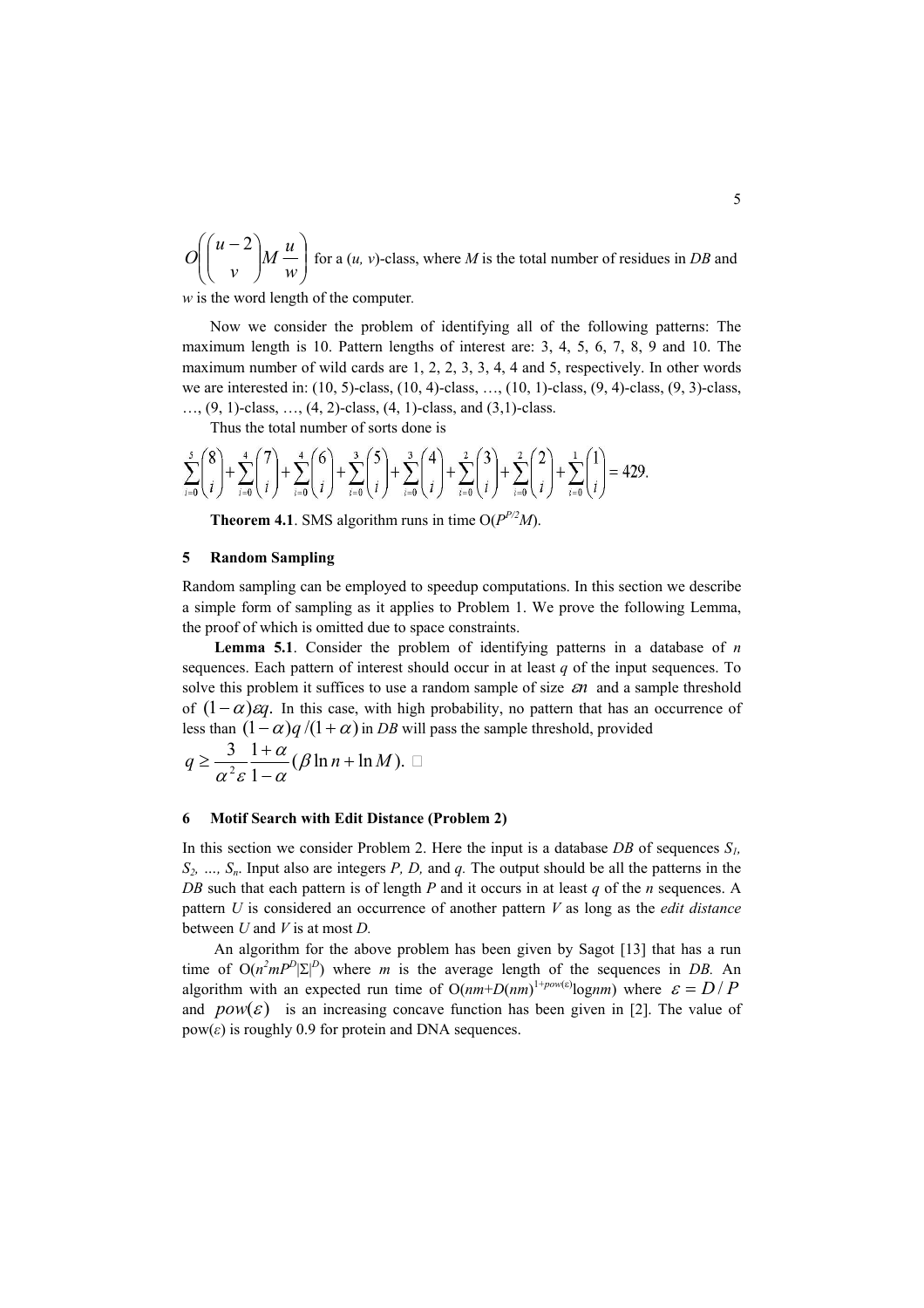In the following discussion the word "occurrence" is used to denote occurrence within an edit distance of *D*, and the word "presence" is used to denote exact occurrence (i.e., occurrence with an edit distance of zero).

In this section we present a simple randomized algorithm that has the potential of performing better than the algorithms of [13] and [2]. The algorithms in [13][2] employ suffix trees and our algorithm uses arrays.

Before presenting the randomized algorithm we present a very simple algorithm. The randomized algorithm is based on this simple algorithm. This algorithm works as follows.

- 1. Generate all possible *P-*mers in *DB.* Let the collection of these *P-*mers be *C.* There are at most *mn* elements in *C.* Duplicates in *C* could be eliminated by a simple radix sort.
- 2. For every *P-*mer *U* in *C*, compute the number of occurrences of *U* in *DB.* This can be done in time  $O(nmD)$  using the algorithm of Galil and Park [7]. (See also [1] [9] [11] [12] [15]).

Thus we get the following Theorem.

**Theorem 6.1.** Problem 2 can be solved in time  $O(n^2m^2D)$ .

**A Randomized Algorithm**. A randomized algorithm can be developed based on the above algorithm.

- 1. Generate all possible *P-*mers in *DB.* Let *C* the collection of these *P-*mers. *C* has at most *nm* elements.
- 2. For each element *U* in *C*, pick a random sample  $S_U$  from *DB* of  $(16\alpha n \ln n)/q$  sequences where  $\alpha$  is the probability parameter (assumed to be a constant). Count the number of occurrences  $N_U$  of U in the sample. This will take time  $|S_U|$  *mD* (using the algorithm of Galil and Park [7]) for a single *U*.
- 3. For each *U* in *C* such that  $N_U > 10.34\alpha \ln n$ , compute the occurrences of *U* in the entire input *DB.* If the number of occurrences of *U* in *DB* is *q* or more, then output *U.*

**Theorem 6.2**. The above algorithm runs in time

$$
O\left(\frac{n^2m^2\log n}{q}D + gmnD\right)
$$

where *g* is the number of *P*-mers that pass the test in step 3. Also, the probability of an incorrect answer is no more than  $n^{-\alpha}$  *nm*. The space used is linear in the input size.

**Proof**. The run time is easy to see. Note that if a *P-*mer occurs in less than *q* input sequences, it will never be output. If a *P-*mer *U* occurs in at least *q* sequences of *DB*, then the number of occurrences of *U* in  $S_U$  (i.e., the value of  $N_U$ ) is lower bounded by a binomial random variable with mean  $16\alpha \ln n$ . An application of the Chernoff bounds (second equation) with  $\varepsilon = 1/(2\sqrt{2})$  shows that the probability that  $N_U$  is less than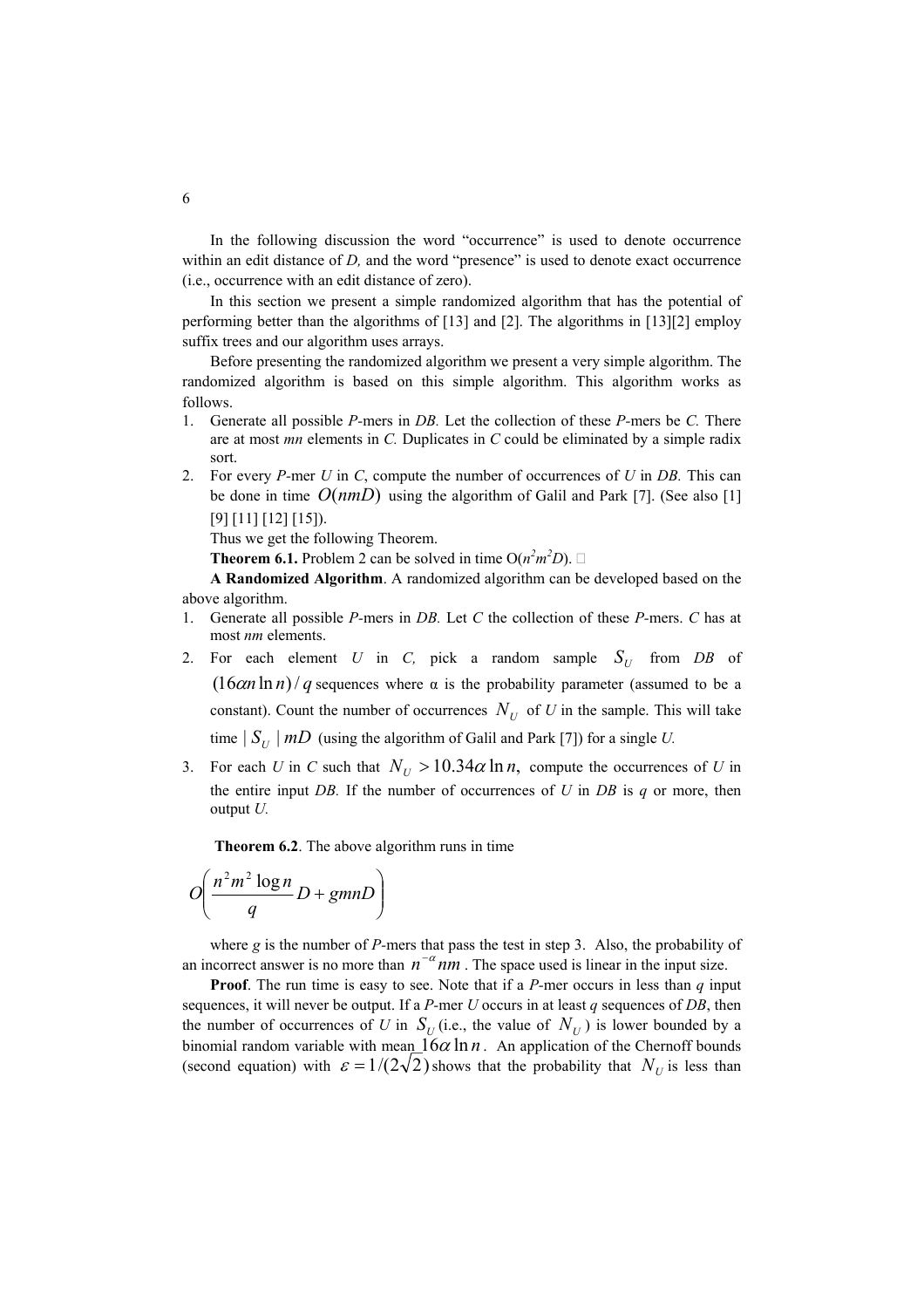$10.34\alpha \ln n$  is no more than  $n^{-\alpha}$ . On the same token, let *U'* be a *P*-mer that occurs in at most  $(3/8)q$  of the input sequences. The number of occurrences  $N_{U}$  of U' in the sample is a binomial with mean  $6\alpha \ln n$ . Using Chernoff bounds equation 3 with  $\varepsilon = 1/\sqrt{2}$ , probability that  $N_{U}$  exceeds  $10.25\alpha \ln n$  is at most  $n^{-\alpha}$ .

In summary, if a pattern occurs in q or more input sequences, it will pass the test of step 3 with high probability. Moreover, not many spurious patterns will pass the test of step 3. Also note that there at most nm patterns of interest.

especially for large values of *q*. When *q* is large ( $\epsilon n$ , for some constant fraction  $\epsilon$ , for Note that this algorithm has the potential of performing better than that of [2], instance), *g* can be expected to be small and hence the entire run time could be

 $o(D(nm)^{1+pow(\varepsilon)} log nm)$  We have shown that the expected value of *g* is very small. The proof is omitted due to space constraints.

#### **7 Experimental Results**

We have implemented the algorithm SMS (for Problem 1) both sequentially and in parallel. In this section we describe the experimental results.

## **7.1.** *Sequential Implementation*

We employ the following form of radix sort: Let  $k_1, k_2, ..., k_N$  be a sequence of keys to be sorted where each key is a string of residues. Sorting is done with respect to *d* residues at a time. The optimal value for *d* can be decided empirically. For the proteome database, a value of *d=*3 proved to be optimal.

For the proteome database,  $\Sigma = 20$ . We can think of each key to be sorted as an  $k_1$ . When key  $k_i$  is processed,  $c[k_i]$  is incremented by one. Thus at the end of the first phase, *c*[*j*] has the number of input keys whose value is *j* (for  $1 \le j \le 8000$ ). In the When  $d=3$ , the algorithm runs as follows. The only data structures used are arrays. integer in the range [1, 8000]. An array *c*[1:8000] whose entries are initialized to zeros is employed. There are two phases in the algorithm each phase involving a scan through the input sequence. In the first phase input keys are processed one at a time starting from second phase prefix sums of the array *c* are computed. A second scan through the input sequence is done and each key is output in an array in an appropriate (stable-sorted) place. The prefix sums are useful in deciding an appropriate output index for each key.

We have employed our algorithm SMS on various proteome sequences. As an example, we report the results pertaining to the Human proteome sequences (RefSeq database). This database has 10,046,356 residues and 19,244 sequences. The average length of the sequences in the database is 522.

On a Pentium 4, 2.4 Ghz machine with 1 GB RAM, SMS takes around 7.25 hours. The following graphs show the distribution of patterns in RefSeq and a database of random sequences (of a comparable size). The patterns shown are for (7,3)-class and (9,4)-class. In the x-axis we show the ratio of the actual number of occurrences of a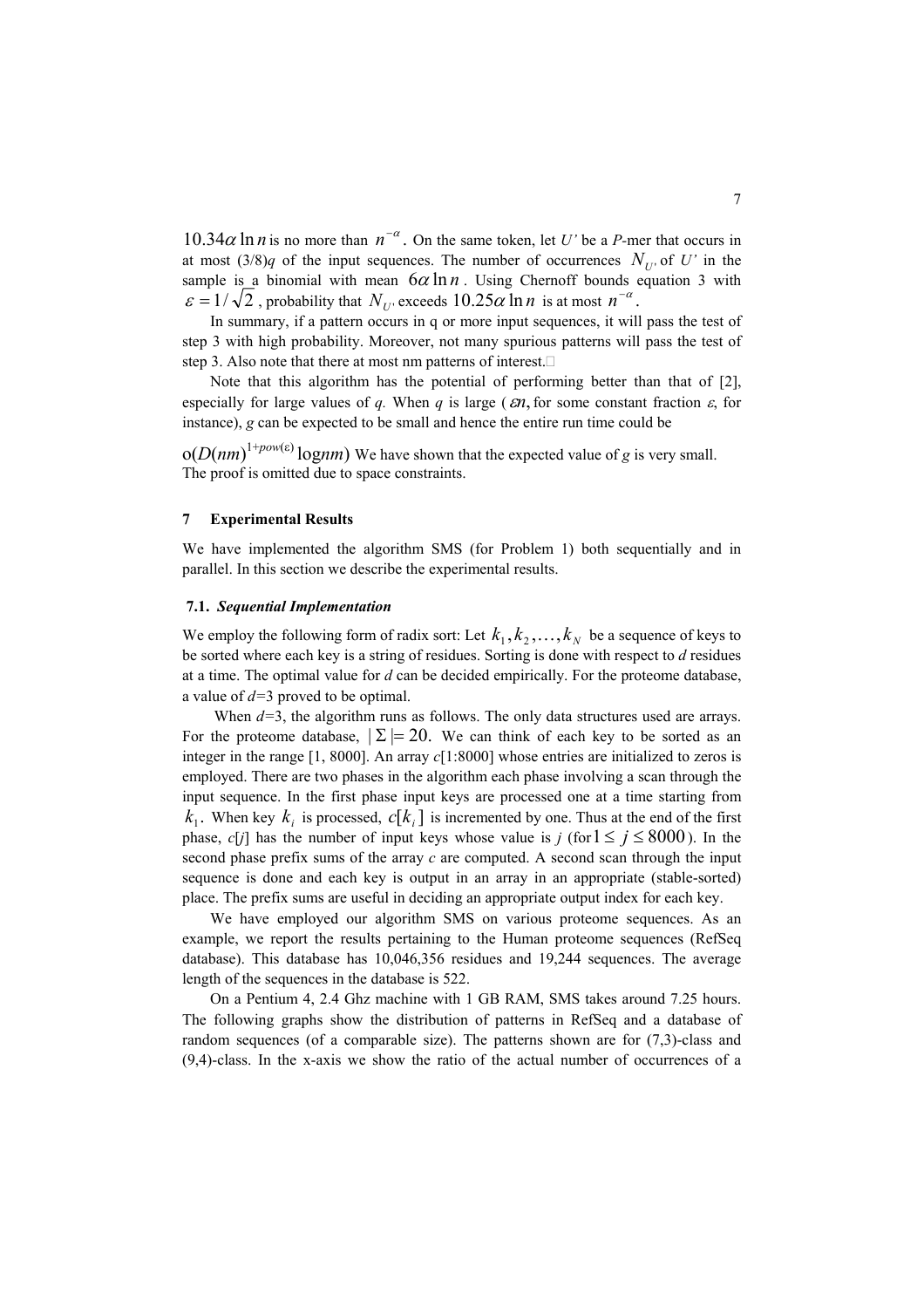pattern to the expected number of occurrences. In the y-axis we show the number of patterns that have a specific ratio.









## **7.2.** *Speedup Techniques*

The run time of SMS can be improved using the fact that

$$
\binom{n}{i} = \binom{n-1}{i} + \binom{n-1}{i-1}.
$$

We omit details due to space constraints.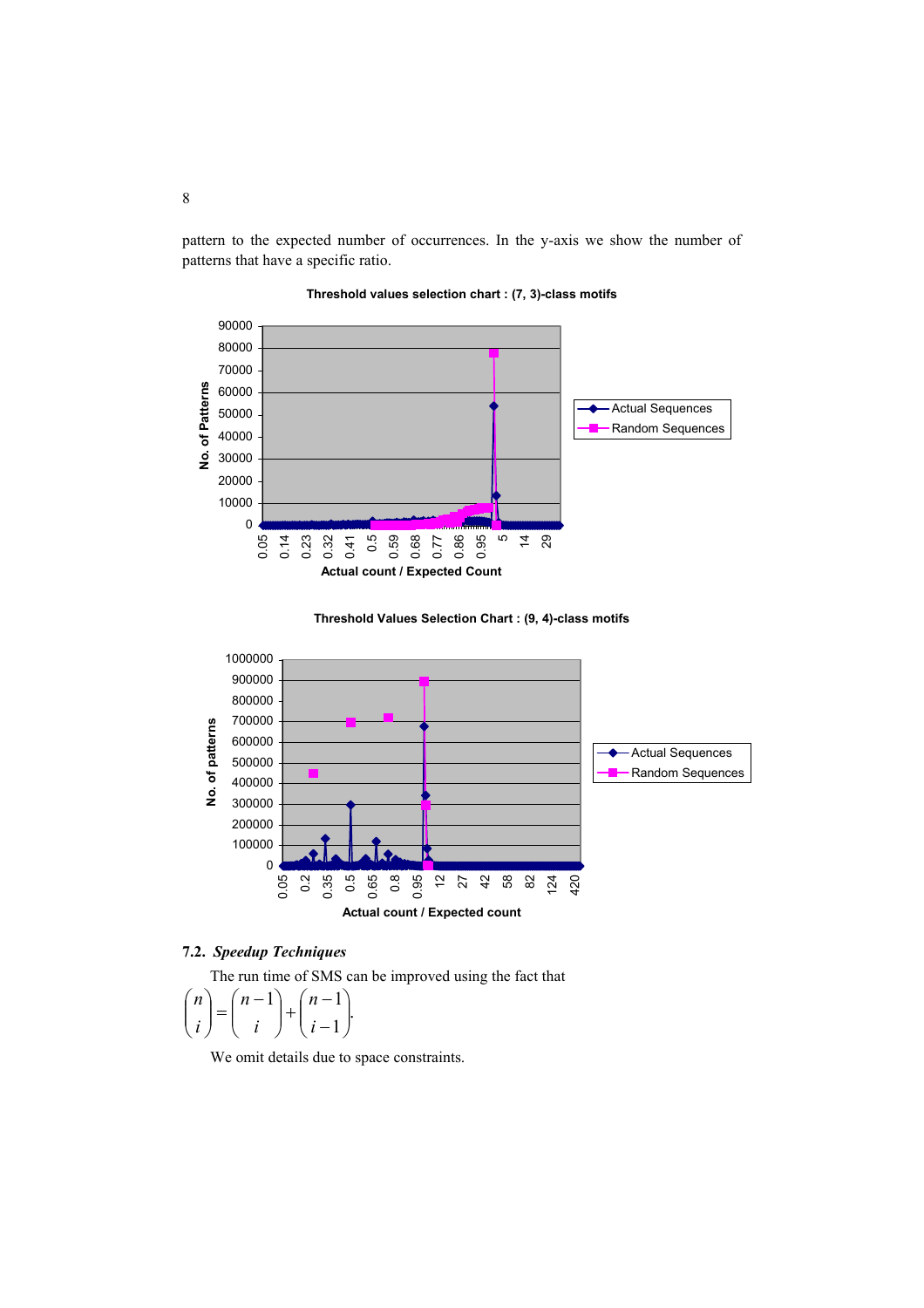We can speedup SMS further and also reduce the memory requirements as follows. Let *S*, *S*, ..., *S* be the input sequences where  $S = s(i,1)$ ,  $s(i,2)$ , ...,  $s(i, 1)$ , *l* being the length of the sequence *S*. Each residue in the database can be uniquely identified by a combination of the sequence index and the position of the residue in that sequence.

**Definition 7.1.** : A *position pair* is defined as a pair of indices *(i, j)* and this pair represents the *j*th residue in *S .* 

The basic idea is to save memory by not explicitly generating all possible *u*-mers (as mentioned in step 1 of Algorithm SMS). We work with the position pairs to perform the sorts (mentioned in step 2 of Algorithm SMS). In particular, each position pair corresponds to a *u-*mer. Whenever any portion of a *u-*mer is needed, this portion is obtained from the list of position pairs. Details have been omitted due space limits.

#### **7.3.** *Experimental Data*

We have employed our algorithm SMS on various proteome sequences. As an example, to report novel motifs in the Human proteome sequences of RefSeq database, that has 10,046,356 residues and 19,244 sequences, with the average length of the sequences as 522 amino acids, on a Pentium 4, 2.4 GHz machine with 1 GB RAM, SMS takes around seven hours.

#### **7.4.** *Parallelism*

SMS is amenable to parallel implementations. One possibility is to partition the number of sorts equally among the processors. A second possibility is to partition the sequences as equally among the processors as possible and finally merge the occurrence numbers of patterns. A third possibility is to treat each sort as a job. We have employed the third approach to parallelize SMS. The speedups obtained have been very close to linear. We omit details due to space constraints.

#### **8 Conclusions**

In this paper we have considered two versions of the motif search problem and offered exact solutions for these versions. The algorithms presented have the potential of performing well in practice. An interesting open problem is to implement all the algorithms that have been proposed for Problem 2 in the literature and determine under what conditions which algorithms will perform better.

## **References**

1. E. F. Adebiyi, T. Jiang and M. Kaufmann, An efficient algorithm for finding short approximate non-tandem repeats, *Bioinformatics* 17, Supplement 1, 2001, pp. S5- S12.